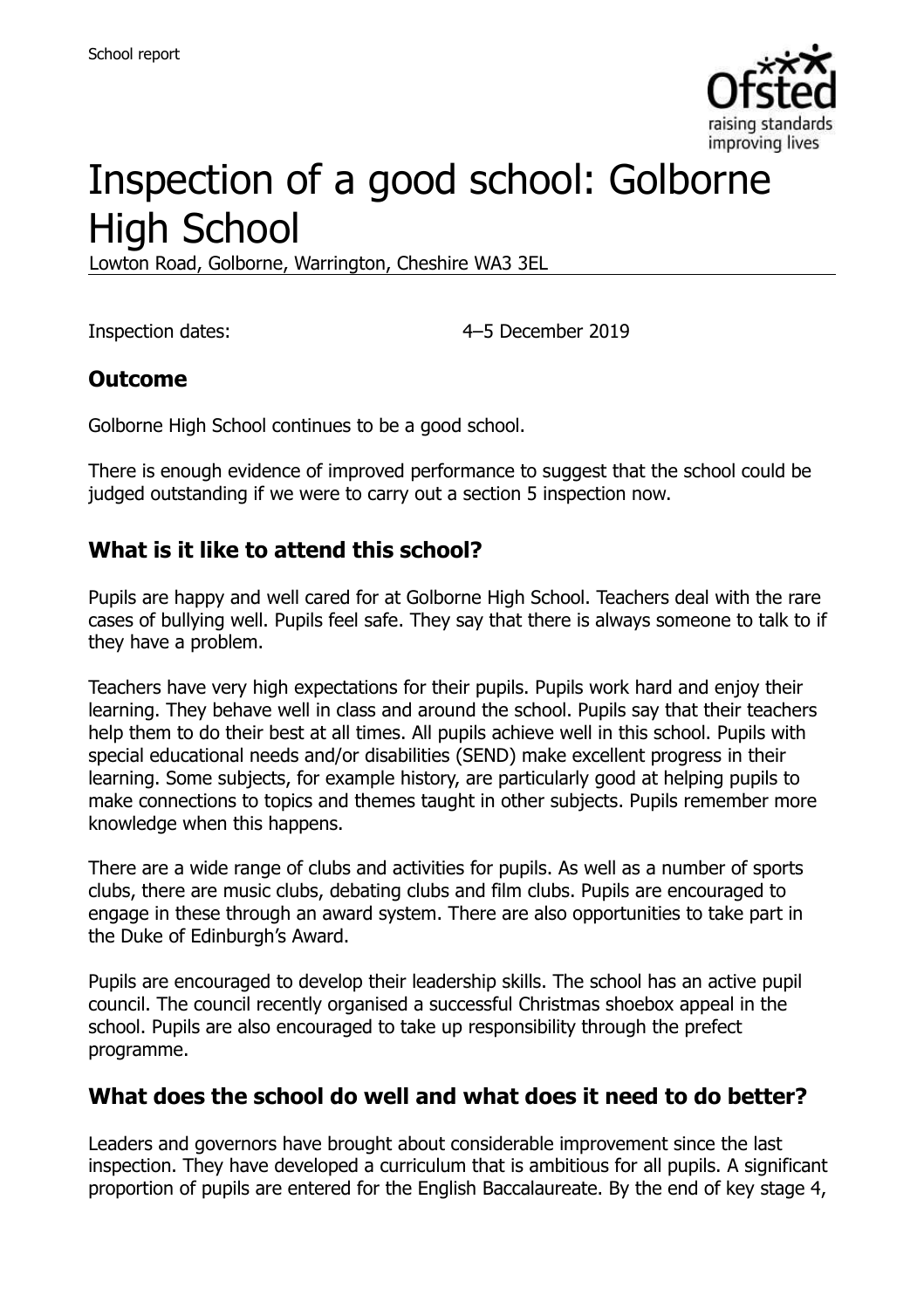

pupils' achievement is exceptionally high across all subjects. Disadvantaged pupils thrive at this school and achieve well across the curriculum. Therefore, the gap in achievement between disadvantaged pupils and all other pupils nationally is closing quickly by the end of Year 11.

All subjects have a well-sequenced curriculum that enables pupils to build on what they already know and can do. Pupils are given the opportunity to revisit learning. This helps them to make strong progress through the school's planned curriculum. In most subjects, leaders have created links to key themes that run through the curriculum to make a strong framework for learning. Leaders acknowledge that some subjects are not as far along in the journey as others.

Ambition for pupils is high. Teachers are adept at planning their lessons so that pupils become increasingly confident in making the connections between themes and topics across different subjects. Teachers know their pupils very well and develop learning resources that promote high-quality learning.

All pupils with SEND have a 'passport' that is closely monitored by the special educational needs coordinator. This passport gives teachers the information that they need to help pupils with SEND to learn well and be successful.

Leaders have taken the decision to enter a small group of pupils for their GCSE English literature examination at the end of Year 10. This is a well-founded decision that enables disadvantaged pupils and those with SEND to achieve highly in both English literature and English language by the time they leave Year 11.

There is a broad curriculum to support pupils' personal development. Pupils are taught how to keep themselves safe when online. They learn about the dangers of social networking sites that could put them at risk of harm. They are encouraged to stay healthy, both physically and mentally. Leaders ensure that pupils learn about other cultures. Pupils are made aware of the importance of respecting people that are different from themselves.

Most pupils are committed to their learning. They demonstrate this commitment through their high levels of attendance and punctuality. Few pupils misbehave, particularly during learning. Any disruption to learning is quickly resolved by teachers.

Teachers' subject knowledge is well developed. Leaders provide training for teachers to help them to improve their skills. Departments are given time to share good practice. Teachers said that this time is very helpful and enables them to plan their curriculums effectively. Teachers are proud to work at the school. They feel that they are well supported. They say that leaders do what they can to reduce their workload. Teachers feel that key decisions that affect their work are communicated clearly to them.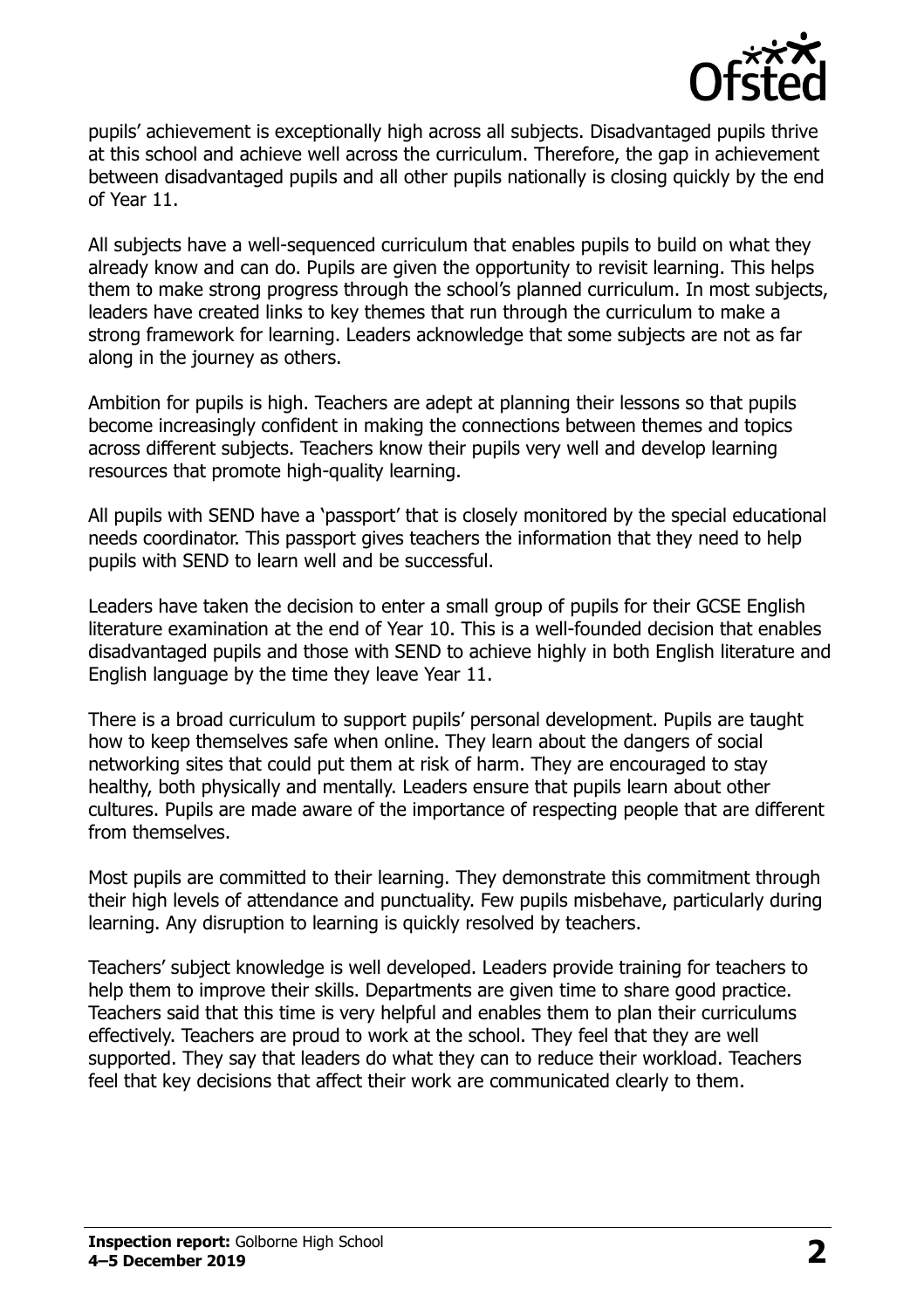

# **Safeguarding**

The arrangements for safeguarding are effective.

There are appropriate systems in place to ensure that pupils are kept safe in school. Leaders have made strong links with external agencies so that they can provide effective help to all pupils. They move promptly to ensure that pupils in need are well supported.

#### **What does the school need to do to improve?**

### **(Information for the school and appropriate authority)**

■ Pupils, including disadvantaged pupils and pupils with SEND, achieve highly across all subjects. In some subjects, pupils do not make connections between the key concepts as readily as they do in others. Leaders should review the planned curriculum in some subjects to enhance opportunities for pupils to make greater connections in their learning across different subjects.

### **Background**

When we have judged a school to be good, we will then normally go into the school about once every four years to confirm that the school remains good. This is called a section 8 inspection of a good school or non-exempt outstanding school. We do not give graded judgements on a section 8 inspection. However, if we find some evidence that the school could now be better than good or that standards may be declining, then the next inspection will be a section 5 inspection. Usually this is within one to two years of the date of the section 8 inspection. If we have serious concerns about safeguarding, behaviour or the quality of education, we will convert the section 8 inspection to a section 5 inspection immediately.

This is the second section 8 inspection since we judged the school to be good on 22 May 2013.

#### **How can I feed back my views?**

You can use [Ofsted Parent View](https://parentview.ofsted.gov.uk/) to give Ofsted your opinion on your child's school, or to find out what other parents and carers think. We use Ofsted Parent View information when deciding which schools to inspect, when to inspect them and as part of their inspection.

The Department for Education has further quidance on how to complain about a school.

If you are not happy with the inspection or the report, you can [complain to Ofsted.](https://www.gov.uk/complain-ofsted-report)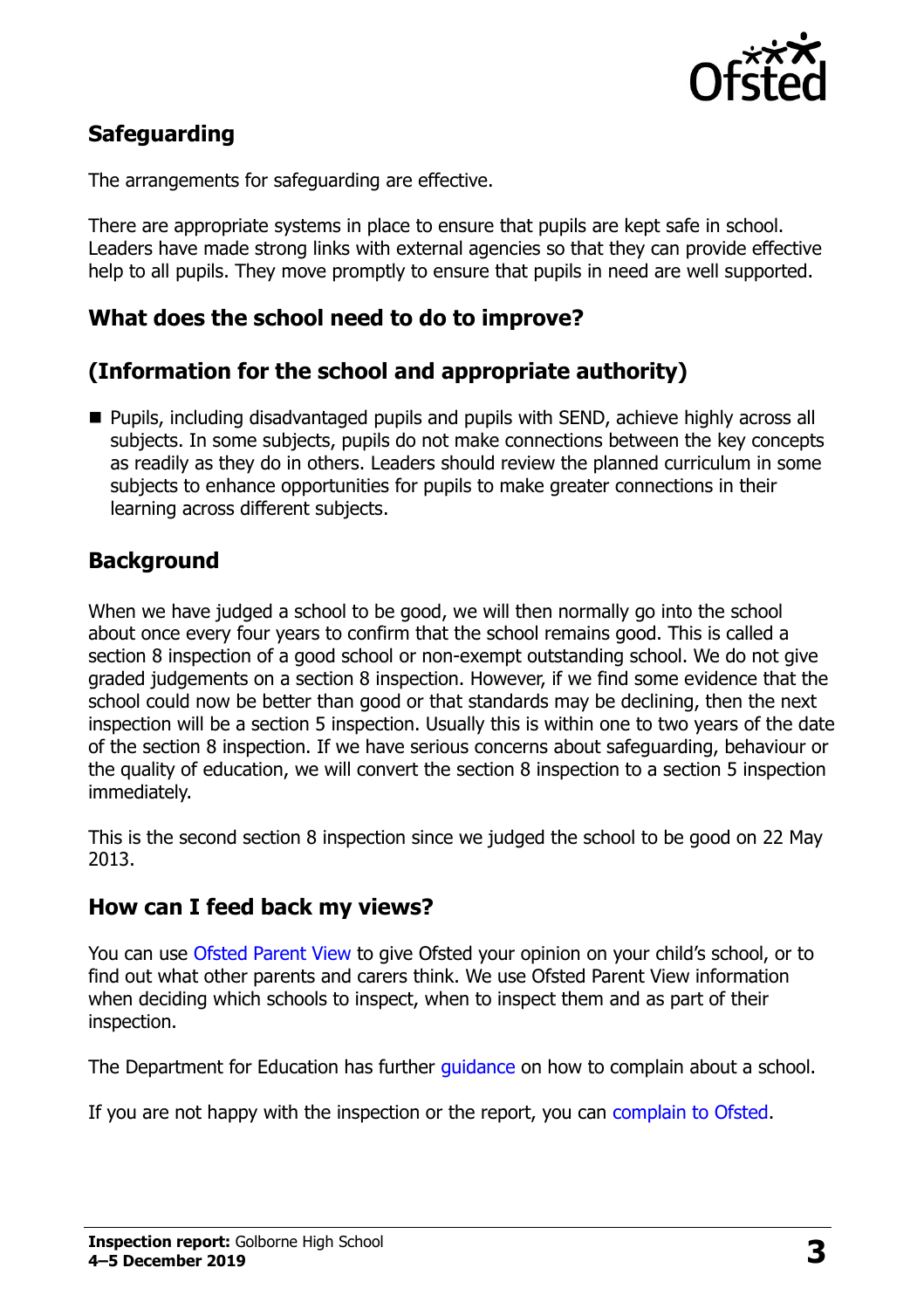

# **Further information**

You can search for [published performance information](http://www.compare-school-performance.service.gov.uk/) about the school.

In the report, '[disadvantaged pupils](http://www.gov.uk/guidance/pupil-premium-information-for-schools-and-alternative-provision-settings)' refers to those pupils who attract government pupil premium funding: pupils claiming free school meals at any point in the last six years and pupils in care or who left care through adoption or another formal route.

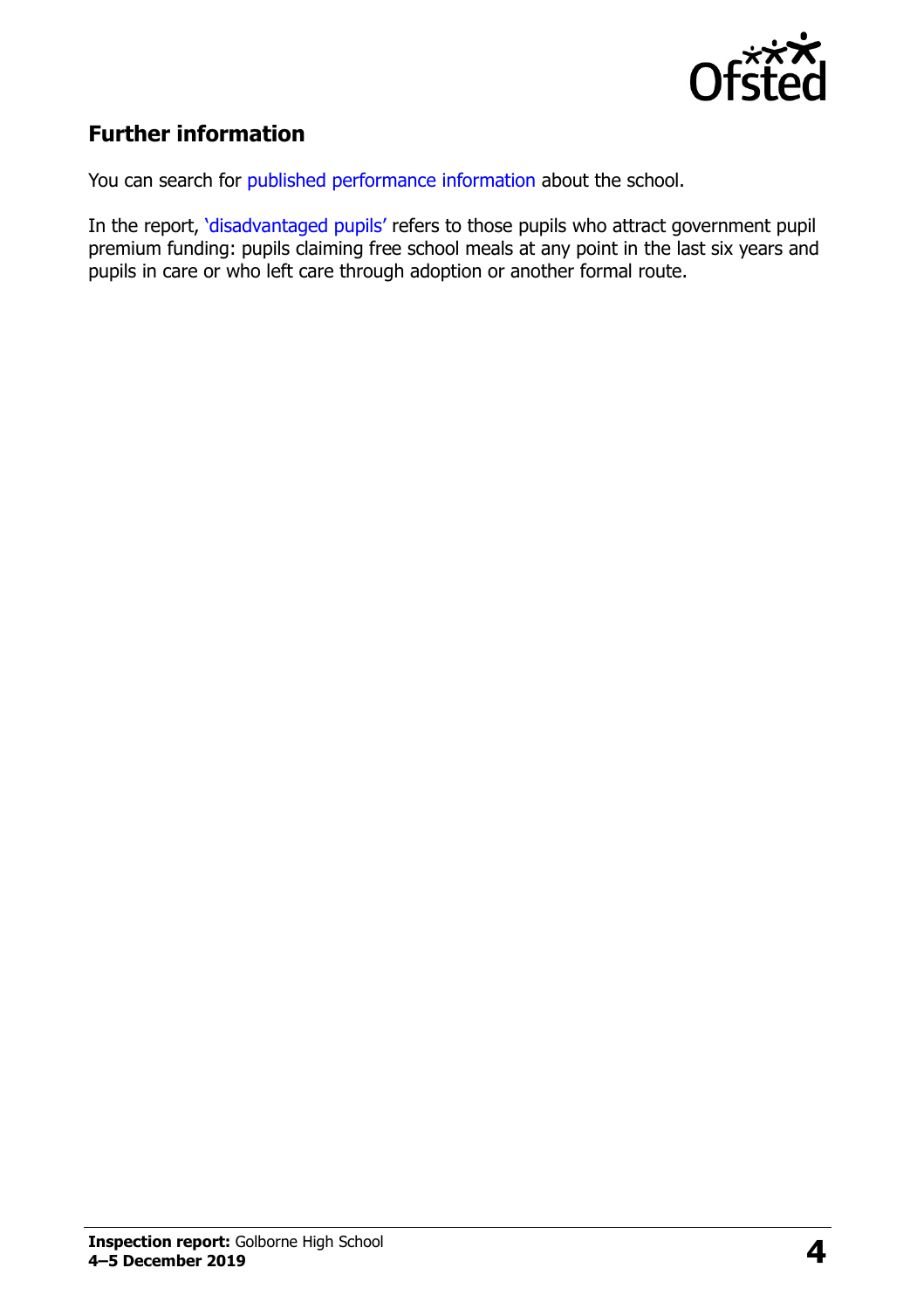

### **School details**

| Unique reference number             | 106525                         |
|-------------------------------------|--------------------------------|
| <b>Local authority</b>              | Wigan                          |
| <b>Inspection number</b>            | 10110980                       |
| <b>Type of school</b>               | Secondary comprehensive        |
| <b>School category</b>              | Foundation                     |
| Age range of pupils                 | 11 to 16                       |
| <b>Gender of pupils</b>             | Mixed                          |
| Number of pupils on the school roll | 972                            |
| <b>Appropriate authority</b>        | The governing body             |
| <b>Chair of governing body</b>      | Mrs Margaret Byrne             |
| <b>Headteacher</b>                  | Mrs Alison Gormally            |
| Website                             | www.golbornehigh.wigan.sch.uk/ |
| Date of previous inspection         | 10 February 2016               |

# **Information about this school**

■ There are currently no pupils attending alternative provision. However, there are a small number of pupils being provided with home tuition through the local authority.

#### **Information about this inspection**

- During the inspection, we spoke with pupils about their work and school life. We held meetings with senior leaders, governors, subject leaders and the school improvement partner from the local authority.
- We reviewed documentation, which included leaders' evaluation of the school's strengths and areas for improvement, and the school development plan. We scrutinised information about attendance and behaviour.
- We considered the views expressed by parents and carers in the 93 responses to Ofsted's online survey, Parent View, as well as parents' comments received via the freetext facility on Parent View. We considered the 52 responses to a questionnaire for pupils and the 70 responses to a questionnaire for staff.
- We reviewed a range of documentation about the school. This included information about safeguarding, including the school's record of checks undertaken on newly appointed staff and support for pupils.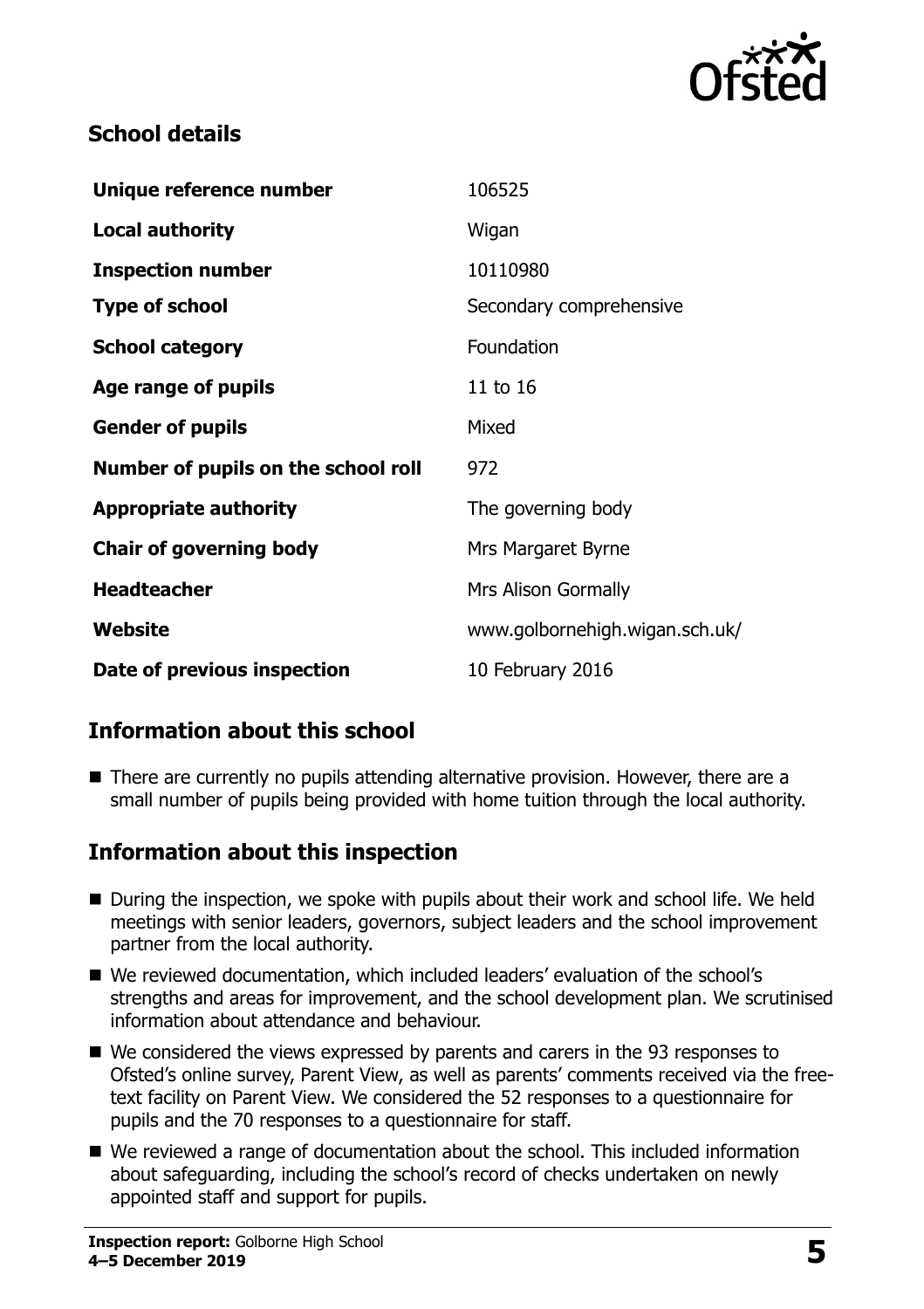

■ We looked closely at mathematics, history and science during the inspection. We met with subject leaders, visited lessons, spoke with pupils, met with teaching staff and looked at pupils' work. We also considered other subjects as part of the inspection.

#### **Inspection team**

Erica Sharman, lead inspector Her Majesty's Inspector

Tim Long **Contract Contract Contract Contract Contract Contract Contract Contract Contract Contract Contract Contract Contract Contract Contract Contract Contract Contract Contract Contract Contract Contract Contract Contr**